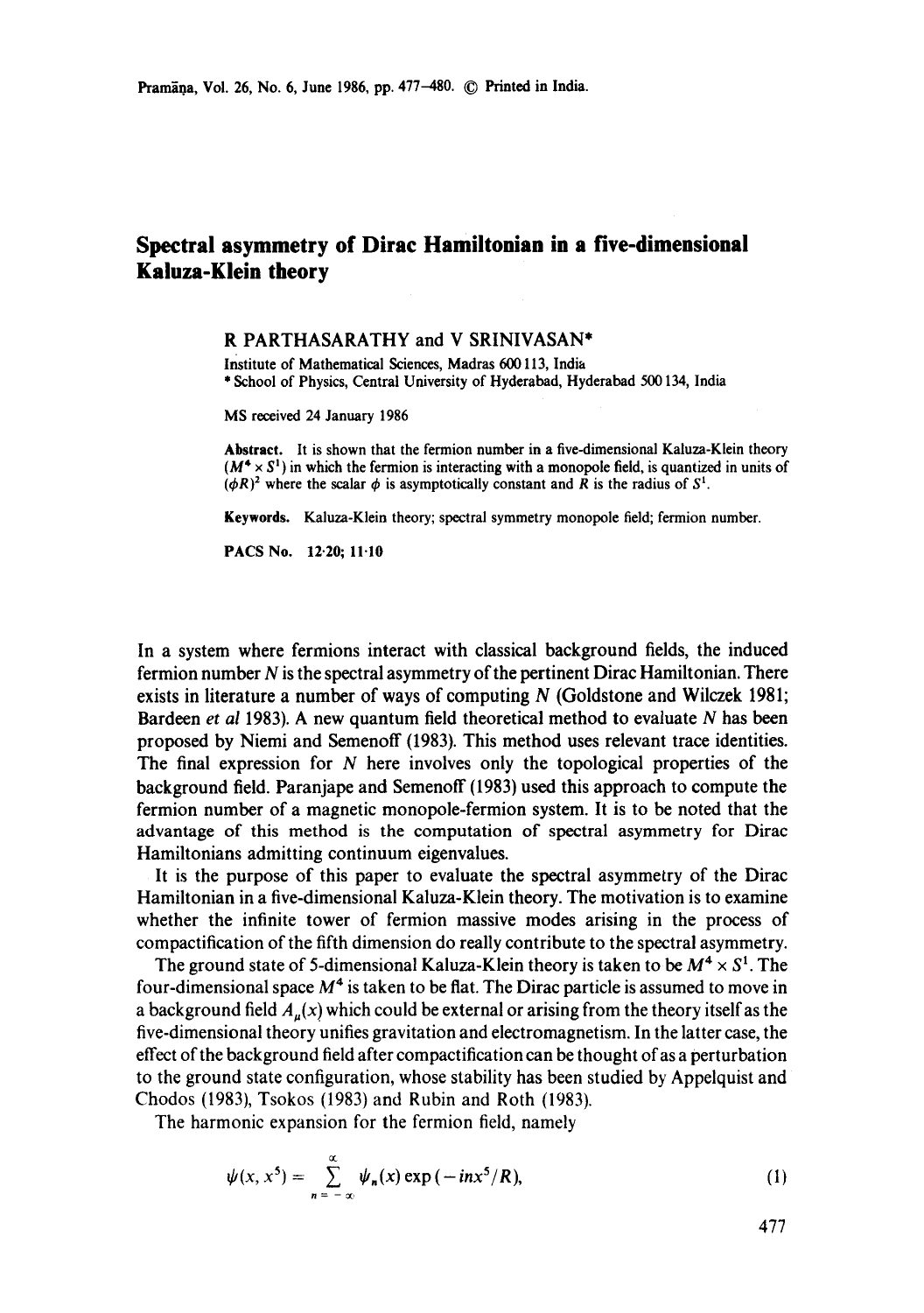yields the following Dirac equation

$$
(i\gamma^{\mu}\partial_{\mu} - \phi_{n}(x) - i\gamma^{5}n/R)\psi_{n}(x) = 0,
$$
\n(2)

where R is the radius of  $S^1$  and  $\phi_n(x)$  is the scalar field existing in the ground state of the Kaluza-Klein theory which could be taken to be a constant. In (2),  $\mu = 1, 2, 3, 4$ . Let the background field be  $A<sub>u</sub>(x)$ . Then (2) becomes

$$
(i\gamma^{\mu}\partial_{\mu} - \gamma^{\mu}A_{\mu} - \phi_{n}(x) - i\gamma^{5}n/R)\psi_{n}(x) = 0.
$$
\n(3)

The well-known difficulty with the dimensional reduction is the occurrence of mass terms  $n/R$ . For  $n \neq 0$ , one encounters an infinite tower of massive modes. Such modes are usually neglected. However, they are retained here.

Consider the background field  $A<sub>u</sub>(x)$ . This is taken to be static  $(A<sub>0</sub>(x) = 0)$ .  $A<sub>i</sub>(x)$  is assumed  $\leq 1/r$  as  $r \to \infty$  i.e. monopole configurations. We rewrite  $n/R$  as m. Equation (3) can be rewritten as

$$
\begin{bmatrix} -m & D \\ D^{\dagger} & m \end{bmatrix} \begin{bmatrix} \psi_+ \\ \psi_- \end{bmatrix} = E \begin{bmatrix} \psi_+ \\ \psi_- \end{bmatrix}
$$
 (4)

by using the following representation of  $\gamma$ -matrices

$$
\gamma_0 = \begin{pmatrix} 0 & -i \\ i & 0 \end{pmatrix}; \quad \gamma_k = \begin{pmatrix} -i\sigma_k & 0 \\ 0 & i\sigma_k \end{pmatrix}; \quad \gamma^5 = \begin{pmatrix} 0 & 1 \\ 1 & 0 \end{pmatrix},
$$

and

$$
D = i\sigma^k \partial_k + \sigma^k A_k + i\phi.
$$

Equation (4) is of the form

$$
H_m \psi_n = \lambda_n \psi_m,\tag{5}
$$

where

$$
H_m = H + m\Gamma^c; \quad \Gamma^c = i\gamma_0\gamma_5 = \begin{pmatrix} -1 & 0 \\ 0 & 1 \end{pmatrix},
$$
  
\n
$$
H = \begin{bmatrix} 0 & D \\ D^{\dagger} & 0 \end{bmatrix},
$$
  
\n
$$
\{\Gamma^c, H\} = 0.
$$
 (6)

Further  $H_m^2 = H^2 + m^2 \ge m^2$ . Hence all the eigenvalues in (5) are non-zero. Since  $H_m$  is a Dirac Hamiltonian it has both positive and negative eigenvalues. These are asymmetric in the present case around  $\lambda = 0$ . This spectral asymmetry is given by

$$
\eta_m(s) = \sum_{n} sign \lambda_n |\lambda_n|^{-s} \tag{7}
$$

in the limit  $s \rightarrow 0$ .

Introduce the Mellin transform to write

$$
\eta_m(s) = \frac{2}{\pi} \cos (s\pi/2) \sum_{n} \int_0^{\infty} d\omega \, \omega^{-s} \frac{\lambda_n}{(\lambda_n^2 + \omega^2)}.
$$
 (8)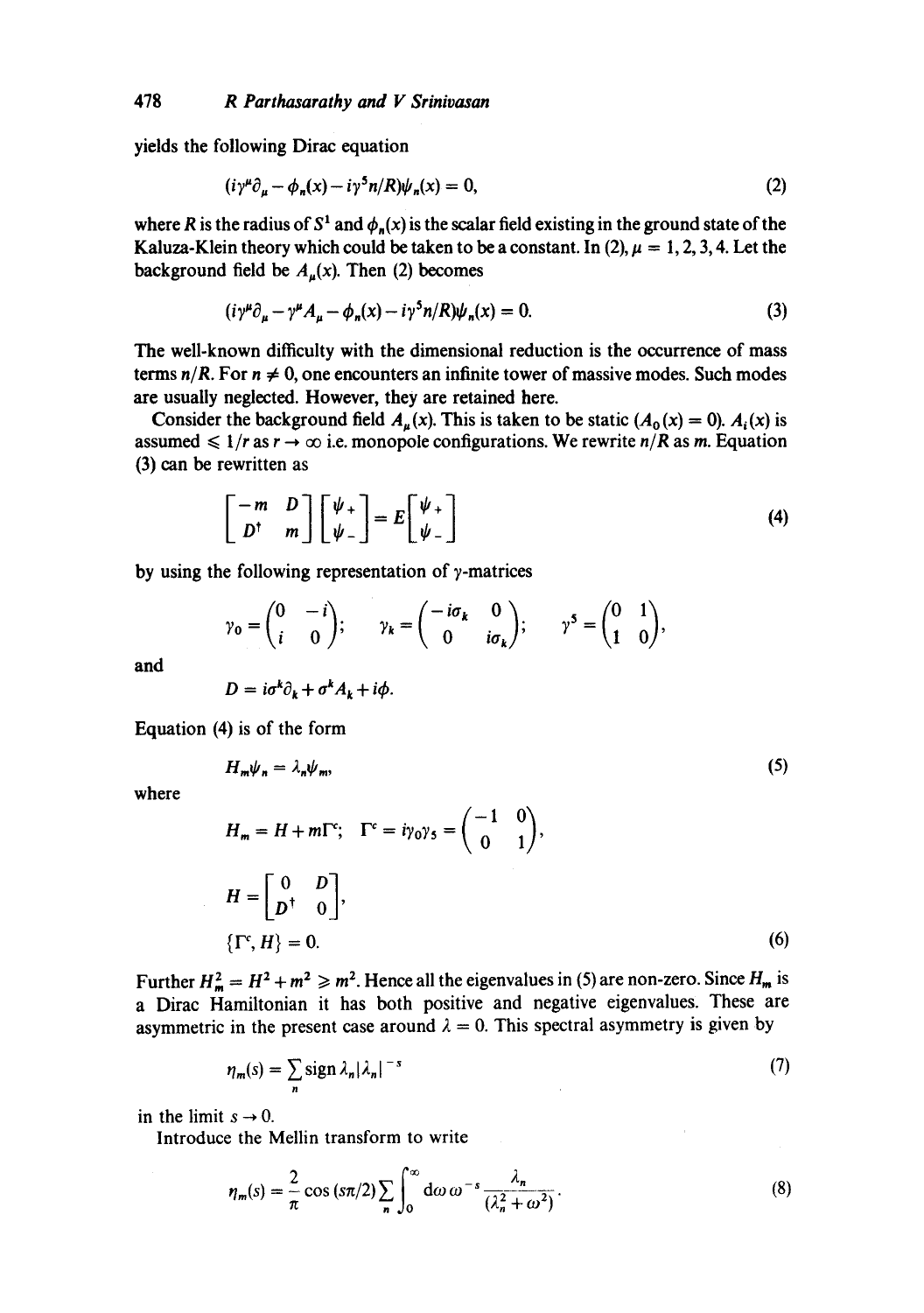On account of (5), this can be written as

$$
= \frac{2}{\pi} \cos (s\pi/2) \int_0^\infty d\omega \, \omega^{-s} \int d^3x \, \text{trace} \, \left\langle x \left| \frac{H_m}{\left(H_m^2 + \omega^2\right)} \right| x \right\rangle. \tag{9}
$$

We make use of the trace identity of Niemi and Semenoff (1984) to write the above equation as

$$
\frac{1}{\pi}\cos\left(\frac{\sin\left(2\right)}{\sin\left(\frac{\pi}{2}\right)}\right)\left(\frac{m}{\omega^2+m^2}\right)\oint ds^i \text{Tr}\left\langle x\left|\gamma^i\gamma^5\frac{1}{H+i\sigma}\right|x\right\rangle\tag{10}
$$

where  $\sigma = (\omega^2 + m^2)^{1/2}$ .

The Green function for  $(H + i\sigma)^{-1}$  satisfies

$$
(-\mathbf{D}^2 + \phi^2 + \omega^2 + m^2)S(x, y) = (-i\mathbf{y} \cdot \mathbf{D} - \phi - i\mathbf{y}^0\sigma)\delta(\mathbf{x} - \mathbf{y})
$$

$$
-(\frac{1}{2}\mathbf{\Sigma}\cdot\mathbf{F} + i\mathbf{y}\cdot[\mathbf{D}, \phi])S(x, y), \qquad (11)
$$

where  $\mathbf{D} = \nabla + i\mathbf{A}$ ;  $\Sigma^{\mu\nu} = \frac{i}{2} [\gamma^{\mu}, \gamma^{\nu}]$  and  $[D_{\mu}, D_{\nu}] = iF_{\mu\nu}$ . Evaluating  $S(x, y)$  iteratively and taking the trace over  $\gamma$ -matrices, we arrive at

$$
\eta_m(s) = \frac{4}{\pi} \cos{(s\pi/2)} \int_0^\infty d\omega \, \omega^{-s} \left(\frac{m}{\omega^2 + m^2}\right) \int \frac{d^3k}{(2\pi)^3}
$$
\n
$$
\oint ds^i B_i(x) \, (k^2 + \omega^2 + m^2 + \phi^2)^{-2} \phi, \qquad (12)
$$

where

$$
B_i=\tfrac{1}{2}\varepsilon_{ijk}F^{jk}.
$$

Taking the limit  $s \rightarrow 0$ , and carrying out the integration

$$
\eta_m = \lim_{s \to 0} \eta_m(s) = \frac{1}{2\pi^2} \{ \tan^{-1} (\phi/m) \} \oint ds^i B_i.
$$
 (13)

Thus the spectral asymmetry gets a transcendental form. Now the external field  $A_i$  is chosen for the sake of illustration to be a magnetic monopole field. Then  $\diamondsuit ds^iB_i = 4\pi N$  (gauge-invariant). Recalling  $m = n/R$ , the spectral asymmetry for the Kaluza-Klein mode  $\psi_n(x)$  is

$$
\eta_n = \frac{2N}{\pi} \tan^{-1} [\phi/(n/R)].
$$
 (14)

Now the following points are in order. First of all one notices that the spectral asymmetry is given by the asymptotic behaviour of the external fields. Therefore at these regions  $\phi$  can be assumed to become constant. The nth spinor has a charge proportional to  $n$  or alternately the monopole it interacts with has magnetic charge  $ng$ where  $g$  is the fundamental Dirac value. Therefore the spectral asymmetry is given by

$$
\eta_n = n \frac{2N}{\pi} \tan^{-1} (\phi R/n).
$$